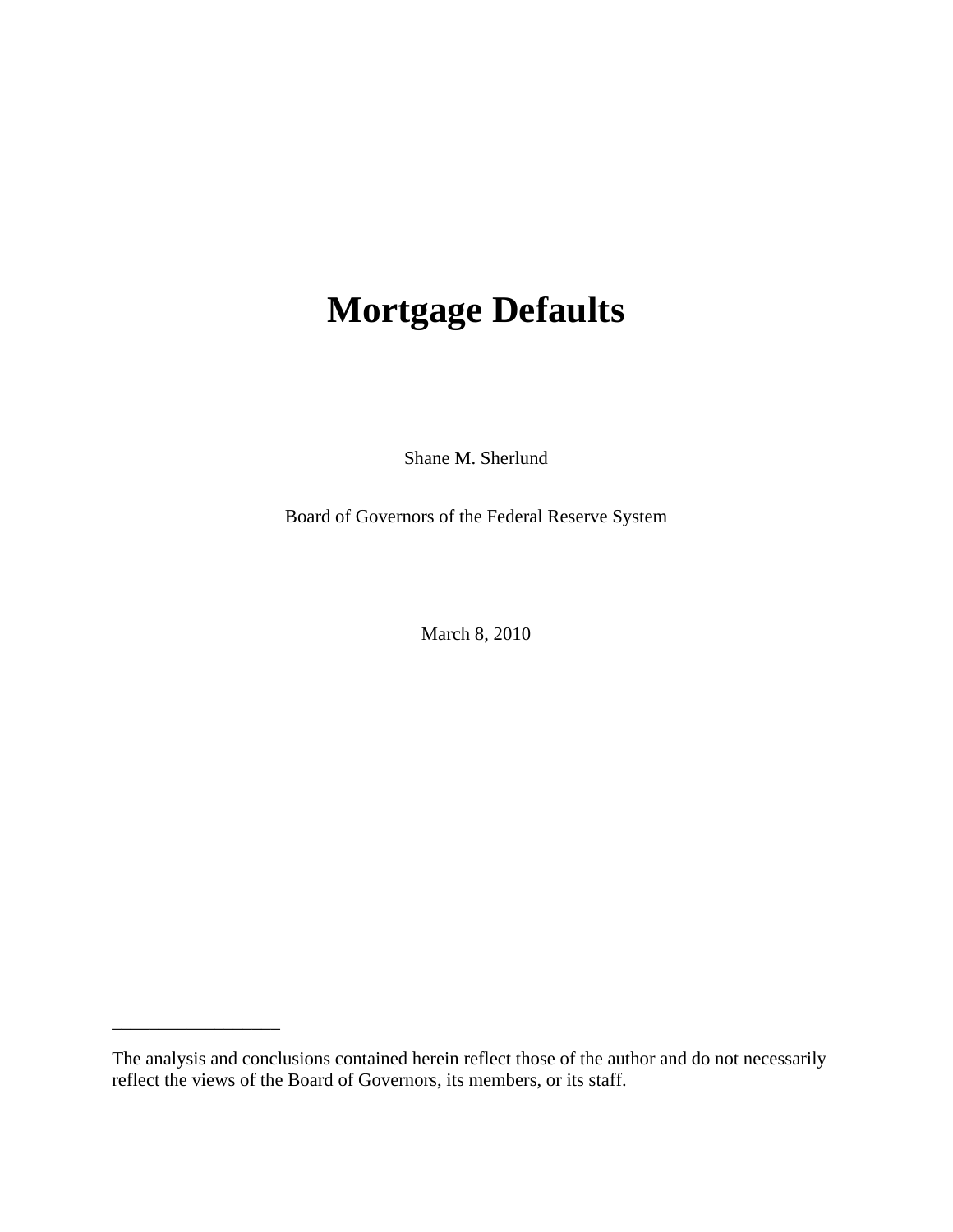## **Introduction**

The first hints of trouble in the mortgage market surfaced as early as mid-2005, and conditions subsequently deteriorated rapidly. According to data from the Mortgage Bankers Association's National Delinquency Survey, the share of mortgage loans that were "seriously delinquent" (90 days or more past due or in the process of foreclosure) averaged 1.7 percent from 1979 to 2006, with a low of about 0.7 percent (in 1979) and a high of about 2.4 percent (in 2002). But by the end of 2009, the share of seriously delinquent mortgages had surged to 9.7 percent. These delinquencies coincided with a sharp rise in the number of foreclosures started: Roughly 2.8 million foreclosures were started in 2009, an increase of 24 percent from the 2.2 million foreclosures started in 2008, an increase of 81 percent from the 1.5 million foreclosures started in 2007, and an increase of 179 percent from the 1.0 million foreclosures started in 2006 (Federal Reserve estimates based on data from the Mortgage Bankers Association).

 Toward the onset of the crisis, delinquencies and defaults were concentrated primarily among subprime mortgages—loans made to borrowers who have blemished credit histories and/or little savings available for down payments. Given what little equity these borrowers held in their homes, subprime borrowers were most susceptible to house price declines. Subprime borrowers, in particular, bet on continued gains in house prices in order to increase their equity positions in their homes. As house prices continued to fall, delinquencies and defaults also increased significantly among Alt-A (or near-prime) mortgage loans. Alt-A borrowers generally had more of an equity cushion than subprime borrowers, so house price declines had to be somewhat larger before their home equity began to erode. Finally, as the economy took a turn for the worse and house prices continued to plummet, delinquencies and defaults began to increase among FHA and prime borrowers.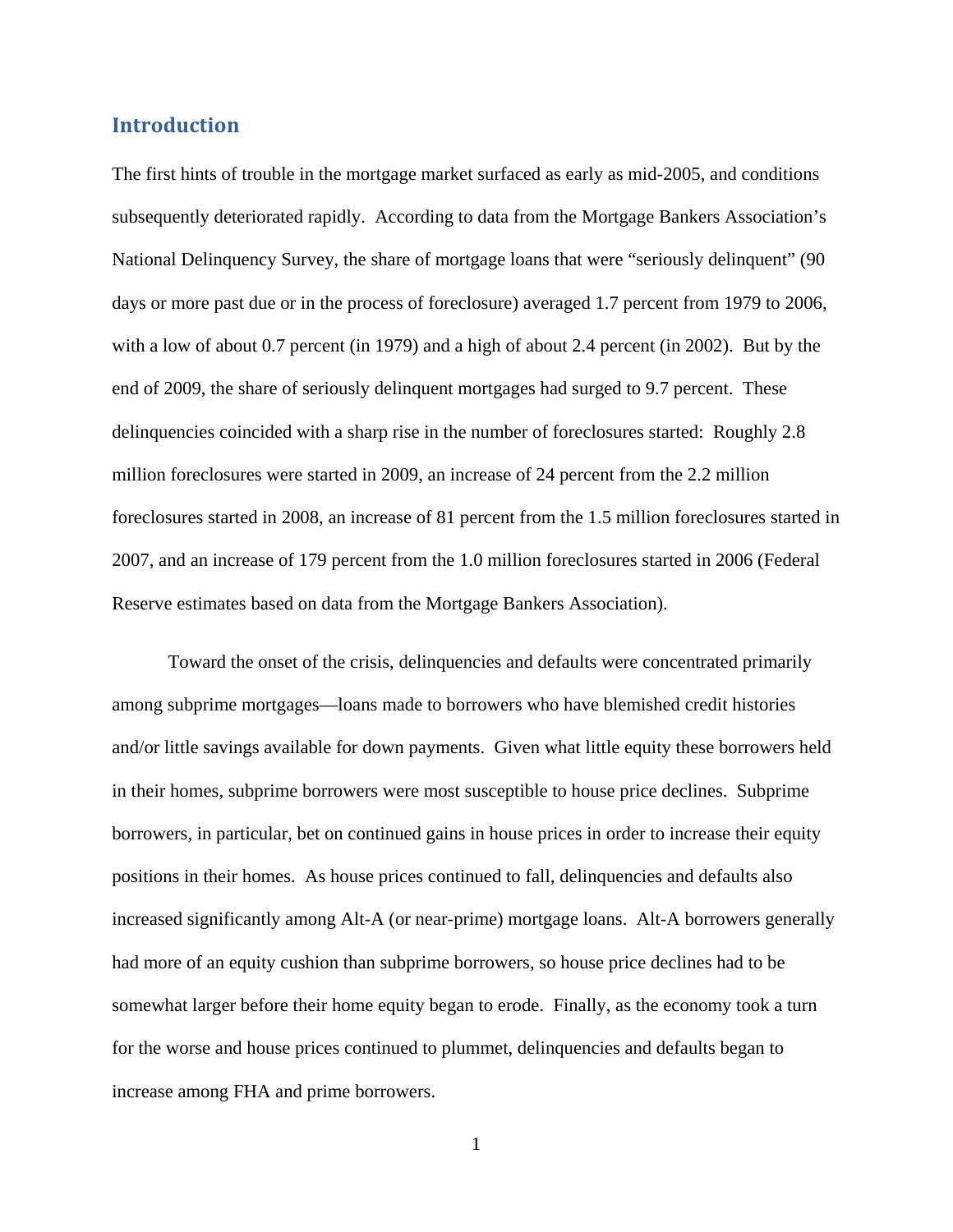#### **Figure 1: Serious Delinquencies on Mortgages**



 The literature to date has pointed to various factors leading to the rise in mortgage defaults. Among these, the large decline in house prices (and ensuing negative equity positions) seems to be the most widely held. Other factors include the general decline in underwriting standards, including risk layering; certain features of mortgage products themselves, such as mortgage rate resets or recasts and their associated payment shocks; unemployment; and early payment defaults (borrowers who never make a single mortgage payment). In a report prepared for the Securities and Exchange Commission, Amherst Securities broke out defaults resulting from unemployment, layering of risk, negative equity, payment shock, and early payment default for subprime, option-ARM, Alt-A, and prime mortgages. Negative equity and the layering of risk are the largest components of default across mortgage products, with unemployment contributing a meaningful share to prime defaults, and payment shock contributing some to subprime defaults. Among each loan type, negative equity has become an ever-larger contributor of mortgage default.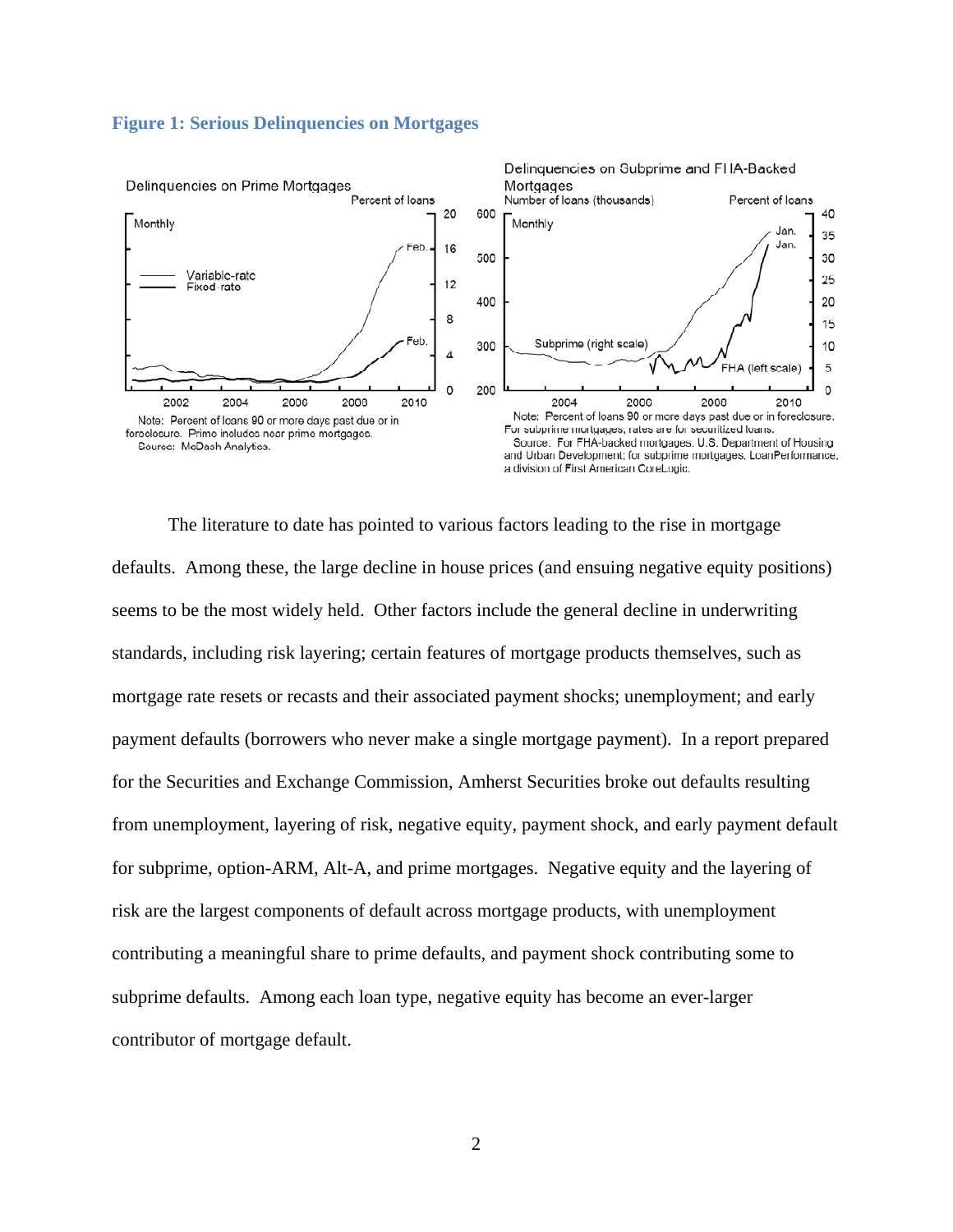

**Figure 2: Components of Mortgage Default** 

## **LoanLevel Models of Default**

State-of-the-art models of mortgage prepayment and default typically follow the competing hazards approach described by Deng, Quigley, and Van Order (2000) and elaborated upon in Pennington-Cross and Ho (2006). The conditional probability of default (or prepayment) is a function of some baseline hazard function and various characteristics of the borrower, his or her mortgage, and local and broader economic conditions. The beauty of loan-level data is the ability to estimate the particular effects of negative equity, mortgage payment shocks, unemployment, and borrower and mortgage characteristics on the probabilities of default and prepayment.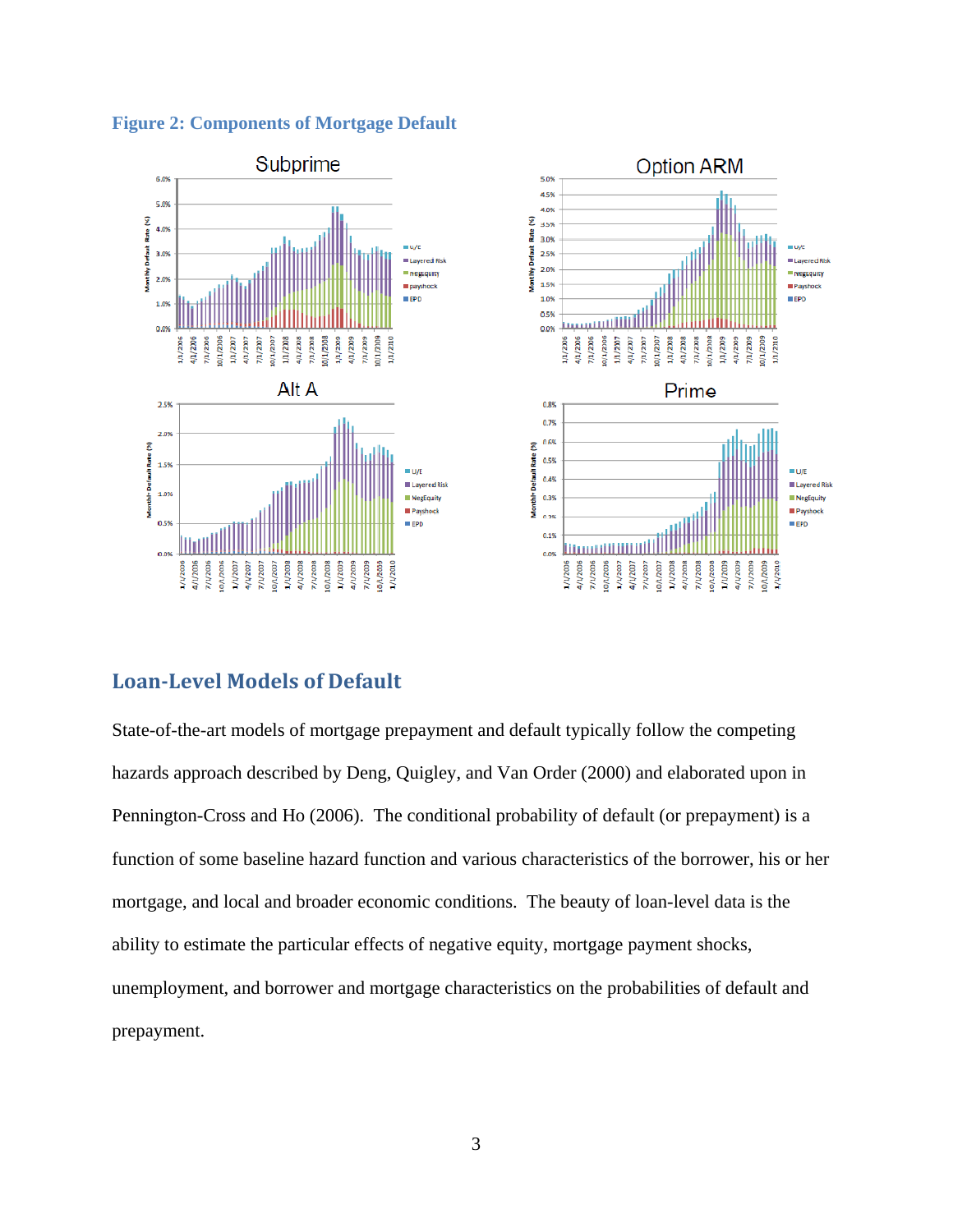The cost, however, is that these models are very computationally intensive. Further, forecasting with loan-level models requires ad hoc assumptions. For example, does a loan default when its estimated conditional probability of default reaches 0.1 or 0.2? Sherlund (2008), shows how loan-level models can be employed to forecast prepayments and defaults for three types of subprime mortgages (2/28s, 3/27s, and fixed-rate mortgages) in the LoanPerformance ABS data. Conditional on assumed paths for interest rates, unemployment, and house prices, the estimated hazard functions imply average estimated probabilities for both prepayment and default. For example, the average might imply that 1 percent of loans default that month and another 1 percent prepay. Loans are then assigned default and prepayment based upon their estimated probability of prepayment or default *rankings*, with the highest probabilities prepaying and defaulting first, until the number of prepayments and defaults implied by the average is reached. So in a sample of 1,000 loans, average estimated probabilities of prepayment and default of 1 percent would mean taking the 10 highest estimated loan-level probabilities of default and assigning them a default event, and the 10 highest estimated loan-level probabilities of prepayment and assigning them a prepayment event. The remaining 980 loans survive to the next month. Additional structure can be applied to the assignment of prepayment and default events to capture the perceived difficulty of refinancing or prepaying loans with negative equity as well as assumptions about defaulting on a positive equity mortgage.

One further complication of loan-level modeling is how to forecast the effects of refinance and modification programs on the probability of prepayment or default in the absence of hard data, especially at the loan level. One could theoretically figure out precisely which loans would qualify for individual programs, but borrower contact, take-up rates, and other qualification requirements (documentation) complicate matters tremendously.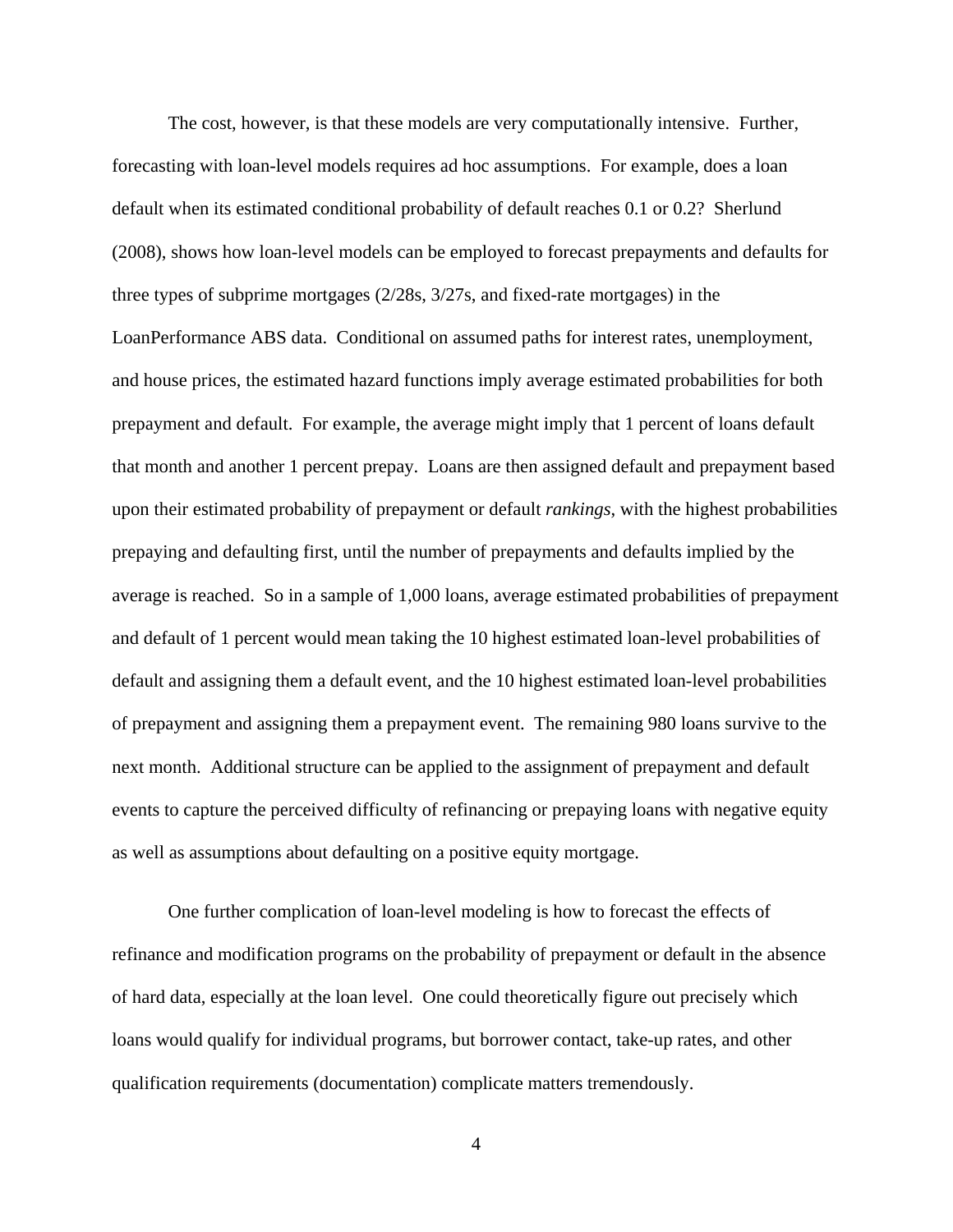Using a loan-level model estimated in early 2008 (see Sherlund, 2008, for details), the following cumulative prepayment and default functions were forecasted. As shown, over 75 percent of the 2000-2004 vintages prepaid, while around 10 percent defaulted. These numbers moved to around 60 percent prepaid versus 25 percent defaulted for the 2005 vintage, 40 percent prepaid versus 45 percent defaulted for the 2006 vintage, and 30 percent prepaid versus 48 percent defaulted for the 2007 vintage.





 Comparing these to actual cumulative default and prepayment functions shows that the loan-level forecasts have done a decent job describing what actually occurred. Through mid-2009, a little over 25 percent of the 2005 vintage had defaulted, while over 40 percent of the 2006 vintage and 35 percent of the 2007 vintage had defaulted. Likewise, around 55 percent of the 2005 vintage had prepaid, compared to around 30 percent of the 2006 vintage and 20 percent of the 2007 vintage.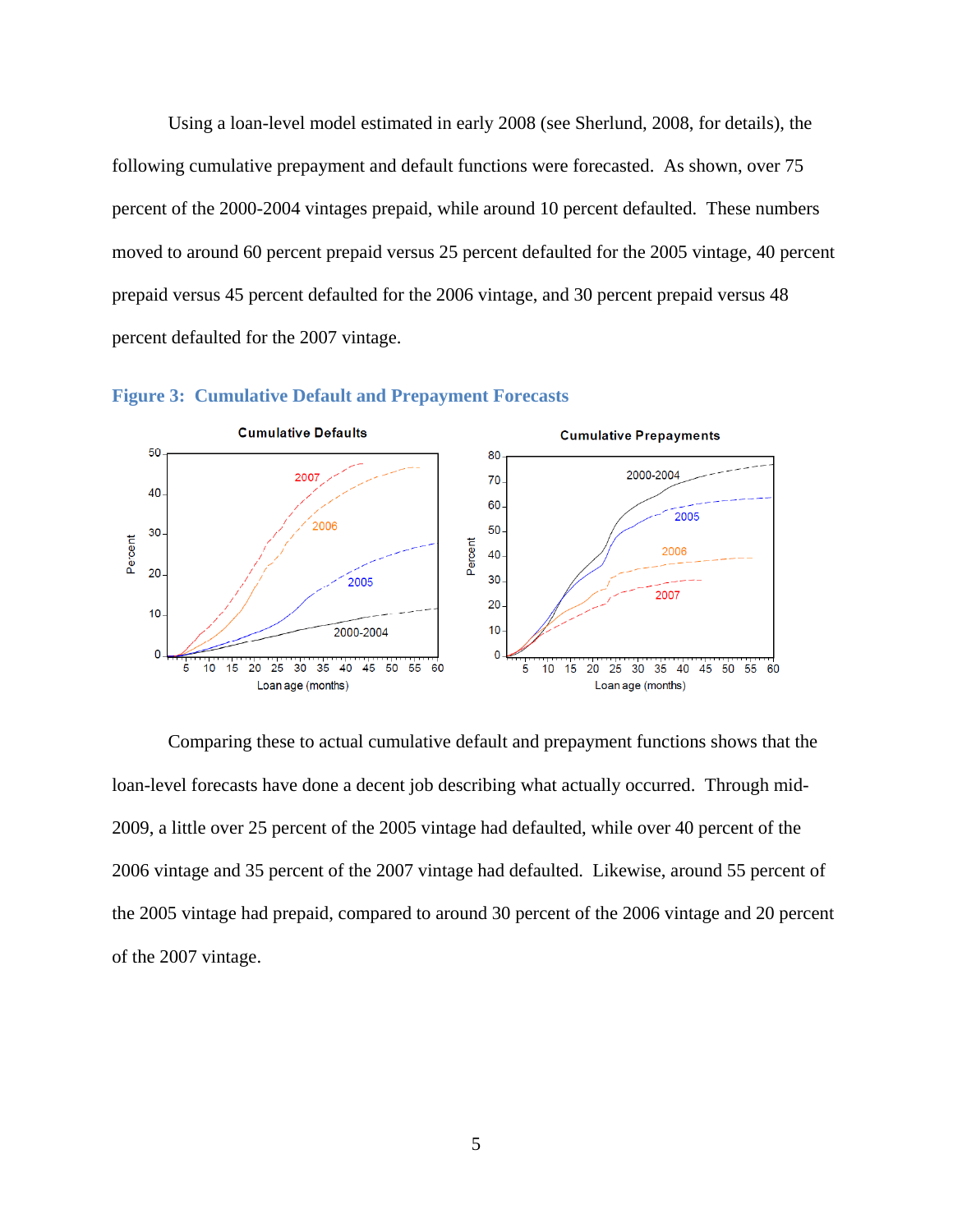

#### **Figure 4: Actual Cumulative Defaults and Prepayments**

## **StateLevel Models of Default**

A much simpler model of mortgage default is one at the state (or some other geographic) level. The model described here is at the state level and separates borrowers into prime, subprime, FHA, and VA groups. Thus, this model really envelopes 4 separate models for each state (plus Washington, DC). Data on mortgage default and delinquency status is drawn from the Mortgage Bankers Association's National Delinquency Survey, including the number of loans outstanding, the proportion of loans 90 or more days past due, the proportion of loans entering the foreclosure process (foreclosure starts), and the proportion of loans in the foreclosure process (foreclosure inventory). As predictors of state-level delinquencies and defaults, state-level house prices are used from First American LoanPerformance, state-level unemployment rates from Bureau of Labor Statistics, 30-year fixed-rate mortgage rates from Freddie Mac's Primary Mortgage Market Survey, and the federal funds rates from the Federal Reserve Board.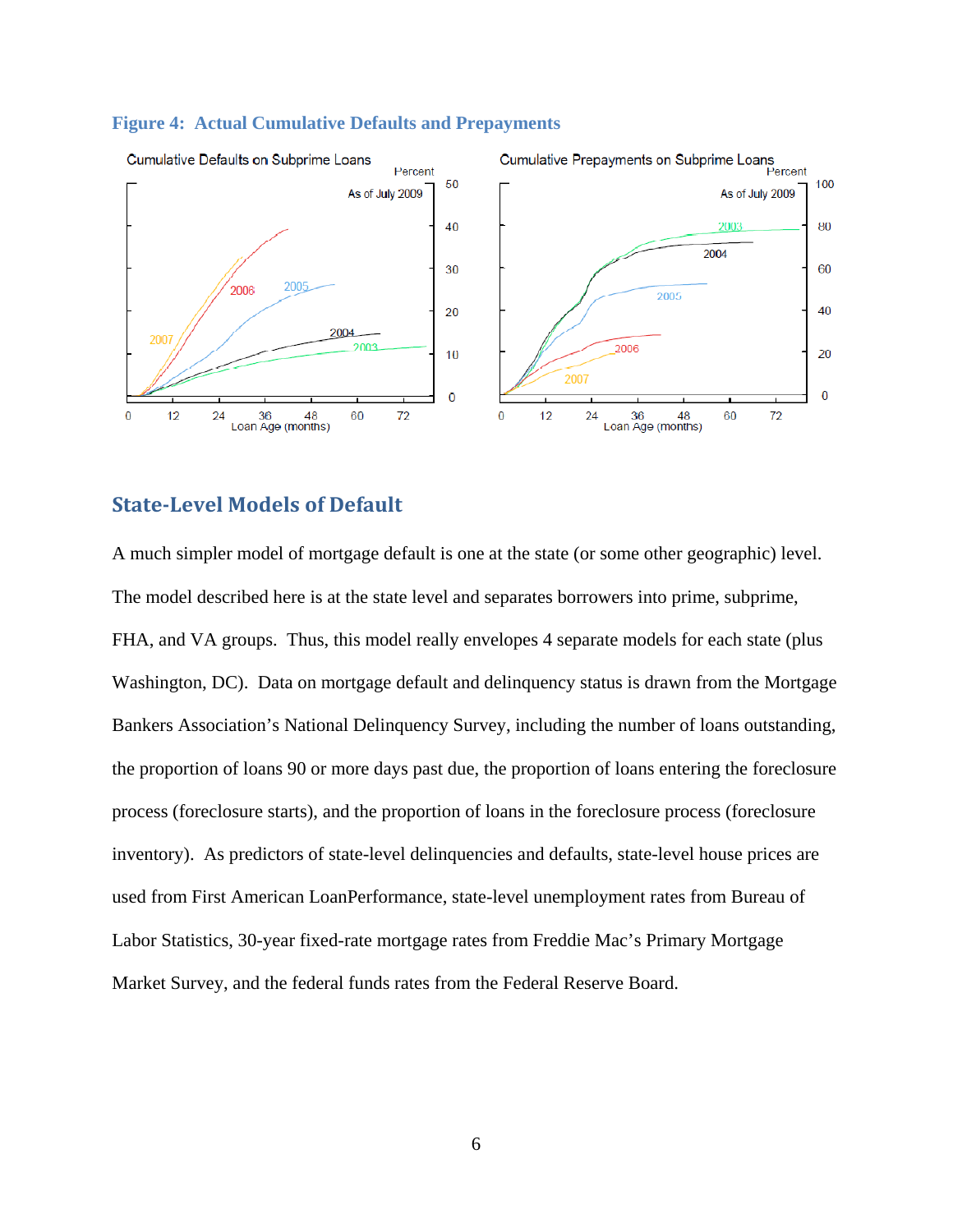#### **StateLevel Unemployment Rates and House Prices**

To forecast state-level delinquencies and defaults, state-level forecasts for unemployment and house prices are formulated. Each state-level model is based on the historical relationship between the unemployment rate or four-quarter state-level house price appreciation rate and the corresponding national rate. Forecasts for the national rate are then translated into state-level rates based on the state-level estimated historical relationships. Adjustments are made so that the forecasts jump off the last data point (assume an error term of zero for the last data period).

#### **StateLevel Delinquency and Default Rates**

The proportion of loans 90 days or more past due, the foreclosure start rate, the foreclosure completion rate, and the number of loans are each modeled as a function of the four-quarter house price appreciation rate, the unemployment rate, the 30-year fixed-rate mortgage rate, and the federal funds rate. In addition, the foreclosure start rate model includes the proportion of loans 90 days or more past due (lagged one quarter) and the foreclosure completion model includes the foreclosure start rate.

#### **StateLevel Delinquencies and Defaults**

The proportion of loans 90 days or more past due, the foreclosure start rate, and the foreclosure completion rate are each multiplied by the number of loans to derive the number of loan 90 days or more past due, the number of loans entering the foreclosure process, and the number of loans exiting the foreclosure process. These numbers are adjusted to reflect the Mortgage Bankers Association's National Delinquency Survey sample coverage (roughly 85 percent of all first-lien mortgages). The foreclosure inventory is calculated as the previous period's foreclosure inventory, plus foreclosure starts, less foreclosure completions.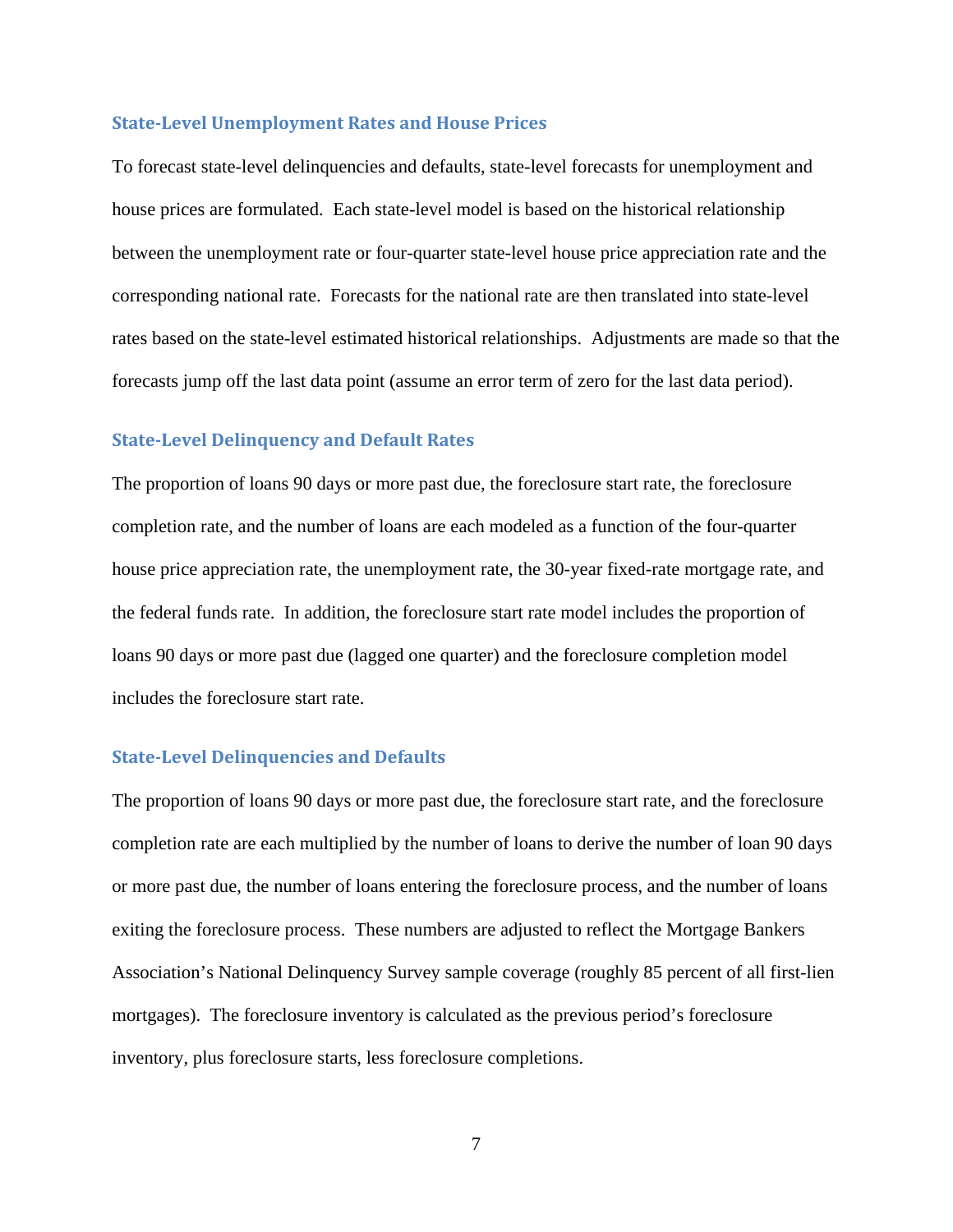#### **Forecast Assumptions**

For illustrative purposes, we use the Mortgage Bankers Association's March 2010 forecasts of house prices, unemployment, and interest rates (from their Mortgage Finance and Economic Forecasts). MBA projects that the four-quarter rate of house price appreciation (as estimated by the FHFA house price index) will increase from -3.8 percent at the beginning of 2010 to 2.5 percent by the end of 2011, while the unemployment rate will decrease from 9.7 percent to 8.8 percent over the same period. Mortgage rates are projected to rise from 5.1 percent at the beginning of 2010 to 6.3 percent by the end of 2011; the fed funds rate is expected to remain near 0.2 percent throughout 2010 before increasing to 1.0 percent by the end of 2011. The Federal Reserve Board (FRB) forecasts for these variables cannot be made public, but the resulting forecasts for mortgage delinquency and defaults will be shown for comparison to those resulting from the MBA assumptions. Further, the number of mortgage defaults is adjusted to capture the effects of refinance and modification programs on foreclosures. These adjustments are largest during 2010 and tail off toward the end of 2011.

#### **Mortgage Default Forecasts**

The following figure shows the foreclosure starts forecasts for prime, subprime, and FHA/VA mortgages under the MBA (dotted) and FRB (dashed) assumptions. Under each set of assumptions, the number of foreclosure starts appears to have peaked already: 2009:Q3 for prime mortgages, 2009:Q1 for subprime mortgages, and 2009:Q4 for FHA/VA mortgages. The number of foreclosure starts under the MBA assumptions is expected to be somewhat higher than under the FRB assumptions. All said, one would expect a total of around 2.3 million foreclosure starts in 2010 (another 2.1 million in 2011) under the MBA forecast assumptions—2.1 million foreclosure starts in 2010 and 2.1 million in 2011 under the FRB assumptions.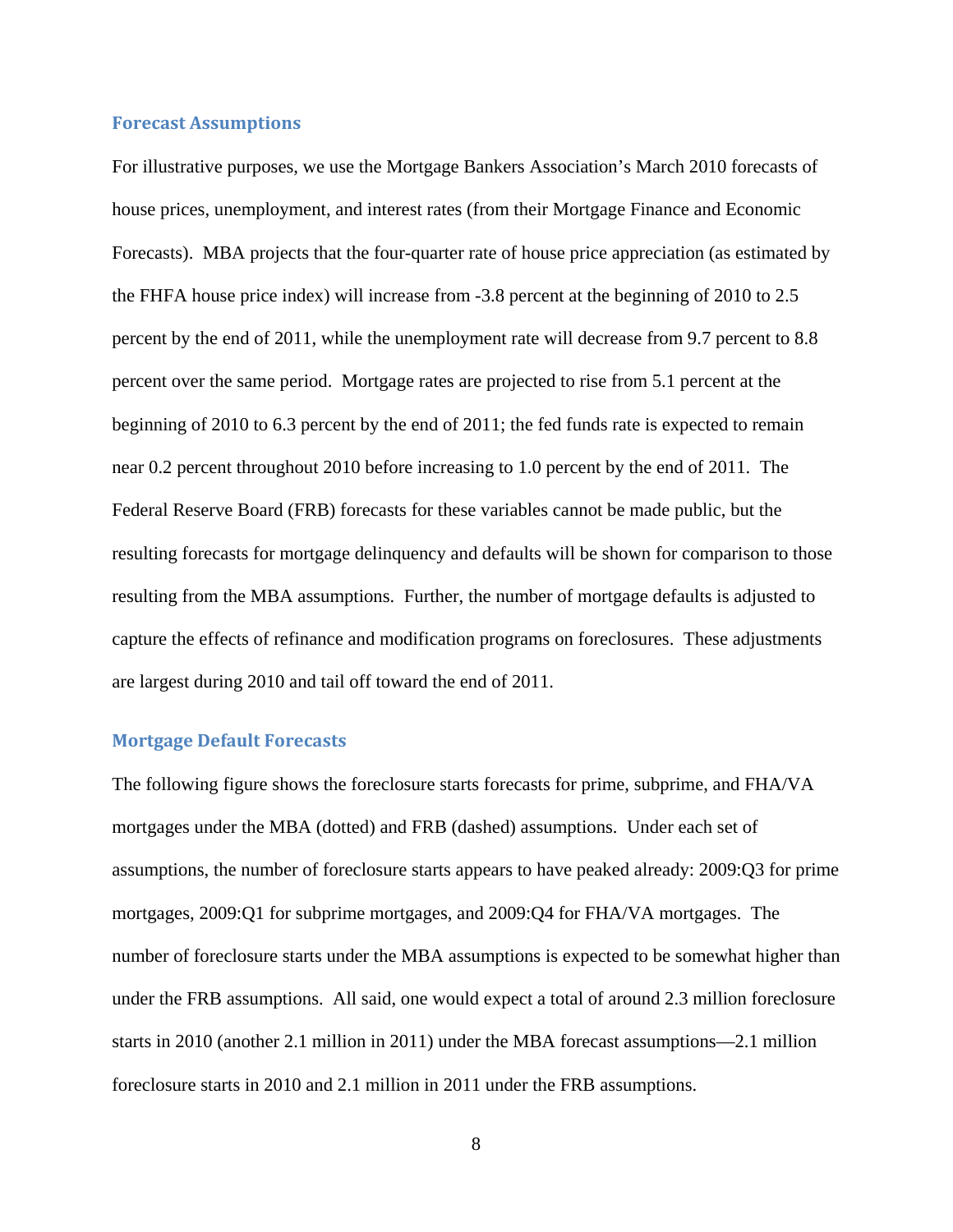**Figure 5: Foreclosure Starts Forecast** 



In terms of the foreclosure inventory, the peaks may have already occurred among prime and subprime loans. The foreclosure inventory under the MBA assumptions (dotted) is again expected to be somewhat higher than under the FRB assumptions (dashed). All said, one would expect the total foreclosure inventory to decline to around 2.2 million loans by the end of 2010, and to 2.0 million mortgages by the end of 2011 under the MBA assumptions—2.1 million by the end of 2010 and 2.0 million by the end of 2011 under the FRB assumptions.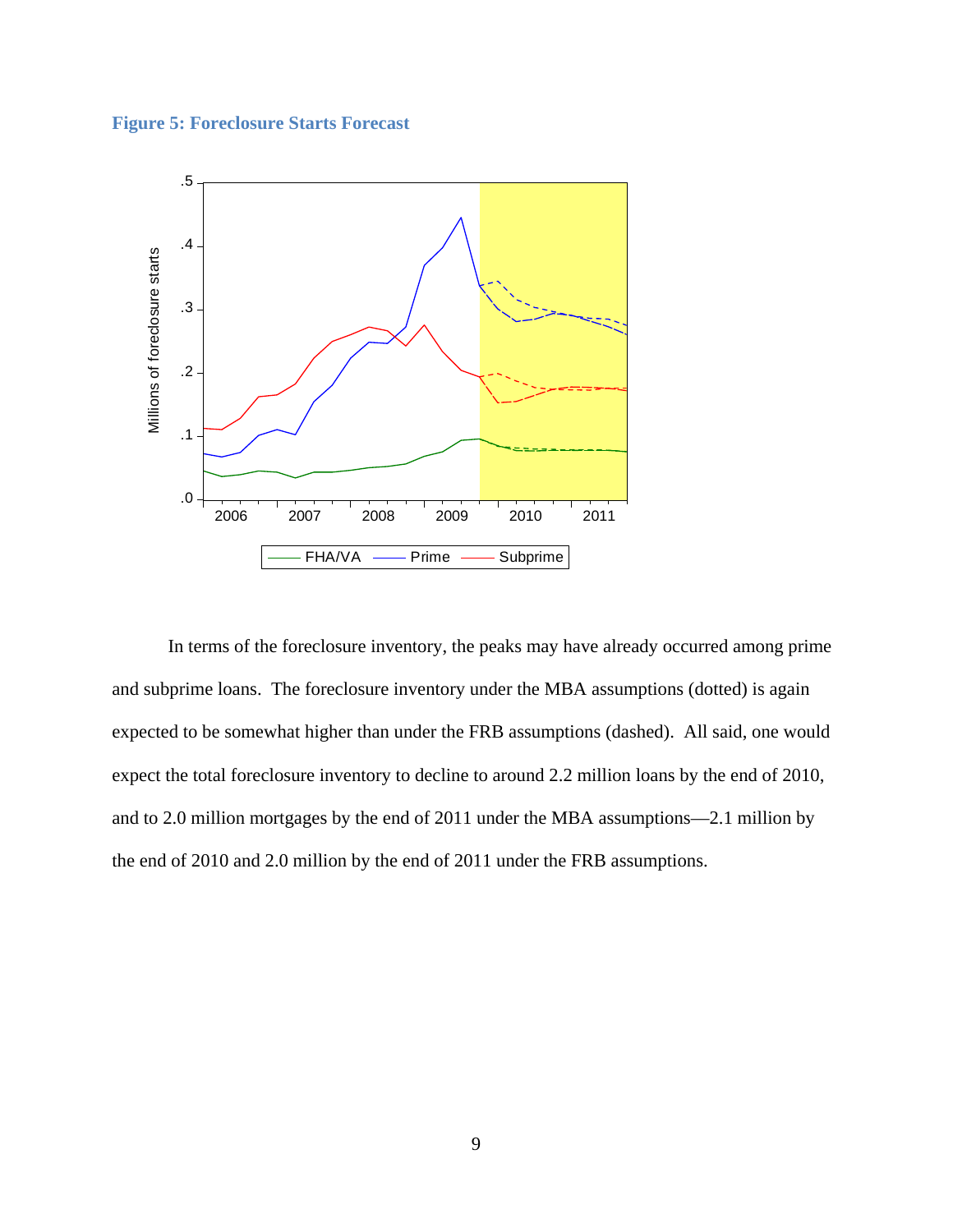#### **Figure 6: Foreclosure Inventory Forecast**



### **Summary**

Mortgage defaults have garnered much interest over the past few years. Foreclosure starts have increased from around 1.5 million during 2007 to 2.8 million during 2009. Despite improving economic conditions and stabilizing house prices of late, model projections suggest that foreclosure starts will run around 2.1 million per year for the next two years, as many homeowners remain in a position of negative equity and unemployment rates remain high. The inventory of homes in the process of foreclosure is also likely to remain high, decreasing from 2.4 million in 2009 to 2.2 million in 2010 to 2.1 million in 2011.